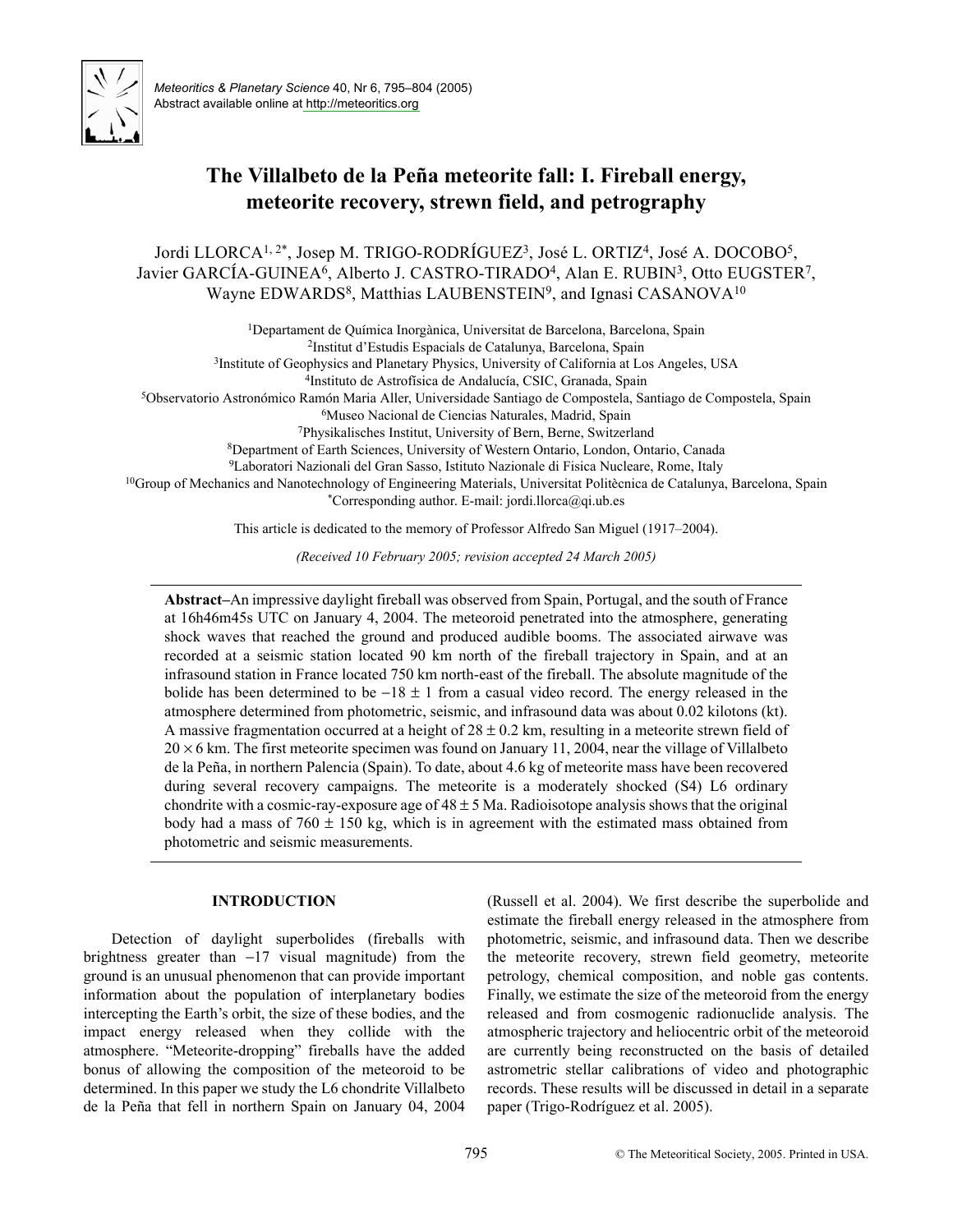## **FIREBALL DESCRIPTION AND ENERGY RELEASE**

The Villalbeto de la Peña fireball was observed at 16h46m45s  $\pm$  2s UTC on Sunday January 04, 2004. It was first seen over northern Portugal and traveled north-eastward, with a slope relative to the surface of  $\sim 30^{\circ}$ , over several Spanish provinces: Zamora, León, and Palencia, resulting in a visible path about 150 km long. Because it appeared in daylight, the fireball was seen by thousands of people. Eyewitnesses' reports arrived even from sites located more than 600 km away (Fig. 1). The fireball was videotaped and photographed as it travelled over the León and Palencia provinces. The videotape recorded various explosions along the meteoroid's trajectory, with the main fragmentation occurring at an altitude of  $28 \pm 0.2$  km. Thundering detonations were heard over a wide region, and several localities in León and Palencia provinces felt a strong pressure wave that made buildings shake and windows rattle. A long, smoky trail remained visible in the sky for nearly 35 minutes.

The video record from the city of León shows that the fireball was visible in daylight (Fig. 2). The mini digital video (MiniDV) tape was played back and the video was captured as an AVI file. From the AVI file, single frames were extracted for analysis. A total of 50 frames were used. Because the digital camera was of the scan mode rather than of full frame type, each frame consisted of two interlaced half-frames separated by 1/50 s. These frames were deinterlaced using linear interpolation, which resulted in a total of 100 images available for analysis. Each color frame was split into the three different channels: red, green, and blue (R, G, B). Because the sky was still bright at the time of the recording, all the blue images had a completely saturated background, which made the bolide hardly distinguishable. The G channel images were somewhat better, but the sky background was still very bright and therefore only the R channel images were selected for analysis. Although the sky background was not saturated in the R channel images, the center of the bolide was indeed strongly saturated in nearly all of the frames. Therefore, the photometric analysis was not straightforward. To carry out such analysis, point spread functions were fitted to the non-saturated areas of the bolide. Radially asymmetric Moffat point spread functions were applied; these are widely used to fit the intensity of stellar images in astronomical observations (Moffat 1969). The underlying assumption that the bolide is a point-like source was substantiated by the fact that the video resolution was not very high and, therefore, any plausible extended size of the bolide was still below the spatial resolution of the camera. Fortunately, the presence of the Moon in all the images allowed a convenient calibration relative to the Moon, whose R magnitude is known (on that date this was assumed to be 11.6  $\pm$  0.1). A 6000 K blackbody emission was assumed to compute the flux emitted  $in$ the visible range (Brown et al. 2002a). The Villalbetode la Peña fireball had an absolute magnitude of  $-18 \pm 1$ .



Fig. 1. A map of the Iberian Peninsula showing the projection of the Villalbeto de la Peña atmospheric trajectory on the Earth's surface and the video, photographic, and seismic locations from which the fireball was registered. An arrow indicates the direction to the infrasound station of Flers (France). Some visual eyewitnesses are also included.



Fig. 2. Video sequence (superposed frames) and photometry of the last part of the fireball's trajectory (bolide height from Trigo-Rodríguez et al. 2005). An arrow marks the position of the Moon.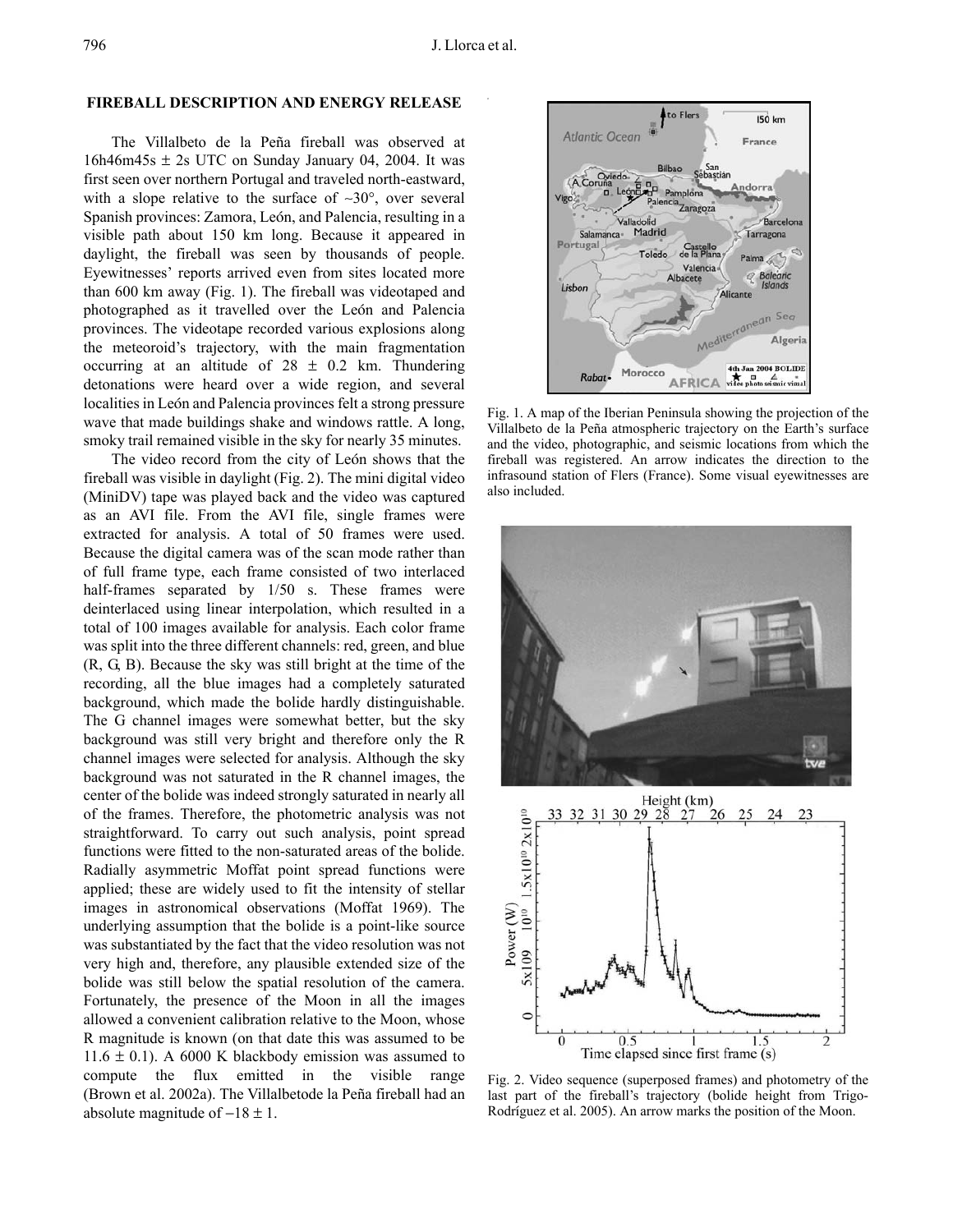

Fig. 3. Raw (above) and filtered (1.25-40 Hz; below) vertical ground motion recorded at the seismic station EARI of Arriondas (Spain) generated by the fireball.

In addition, the video record allowed accurate photometry of the fireball during the last part of its trajectory. The total energy emitted as light, obtained by integrating the data plotted in Fig. 2, was  $5.21 \times 10^9$  J. The estimated luminous efficiency was derived from the equations of Brown et al.  $(2002a)$  yielding a value of 0.0562. The initial kinetic energy of the bolide was therefore  $9.28 \times 10^{10}$  J or 0.022 kt. Taking into account an estimated velocity at infinity to be  $17 \text{ km s}^{-1}$  (Trigo-Rodríguez et al. 2005), we determined an initial mass of about 640 kg.

#### **SEISMIC AND INFRASOUND DETECTIONS**

An airwave signal was received at the remote broadband seismic station EARI located in Arriondas, Spain (43.3°N and  $-5.21^{\circ}$ E). At 16h51m58s UTC a sharp signal that lasted for about 30 s, with energy above 20 Hz, was recorded. The vertical component of this signal displays two distinct peaks, the first at 16h52m01.1s and the second at 16h52m04.0s UTC after application of a 1.25–40 Hz bandpass filter (Fig. 3).

Both peaks show significant negative ground-motion velocity prior to their maxima, which is likely associated with an arriving positive overpressure of an airwave. Peak vertical ground motions for the two arrivals reached 59.0 and 54.6 nm  $s^{-1}$ , respectively. The source identification of the seismic signal was performed by geometric ray tracing using SUPRACENTER (Edwards et al. 2004) and an atmospheric model buildup by the Spanish National Institute of Meteorology for the region at 18h UTC. Discrete points along the fireball's trajectory (including the locations of the main fragmentation and final visual observation) were chosen as potential source positions for the acoustic wave. Theoretical acoustic arrival times were compared with the measured seismic arrivals and the region associated with the trajectory at an altitude of 28–29 km was delimited. This part of the trajectory was situated at a range of  $\sim 90$  km from EARI near the periphery of the direct arrival shadow zone. Ray orientations (358° azimuth, 32.4° elevation) indicate that a point source associated with the main bolide fragmentation, and not a ballistic airwave, is the most likely source for the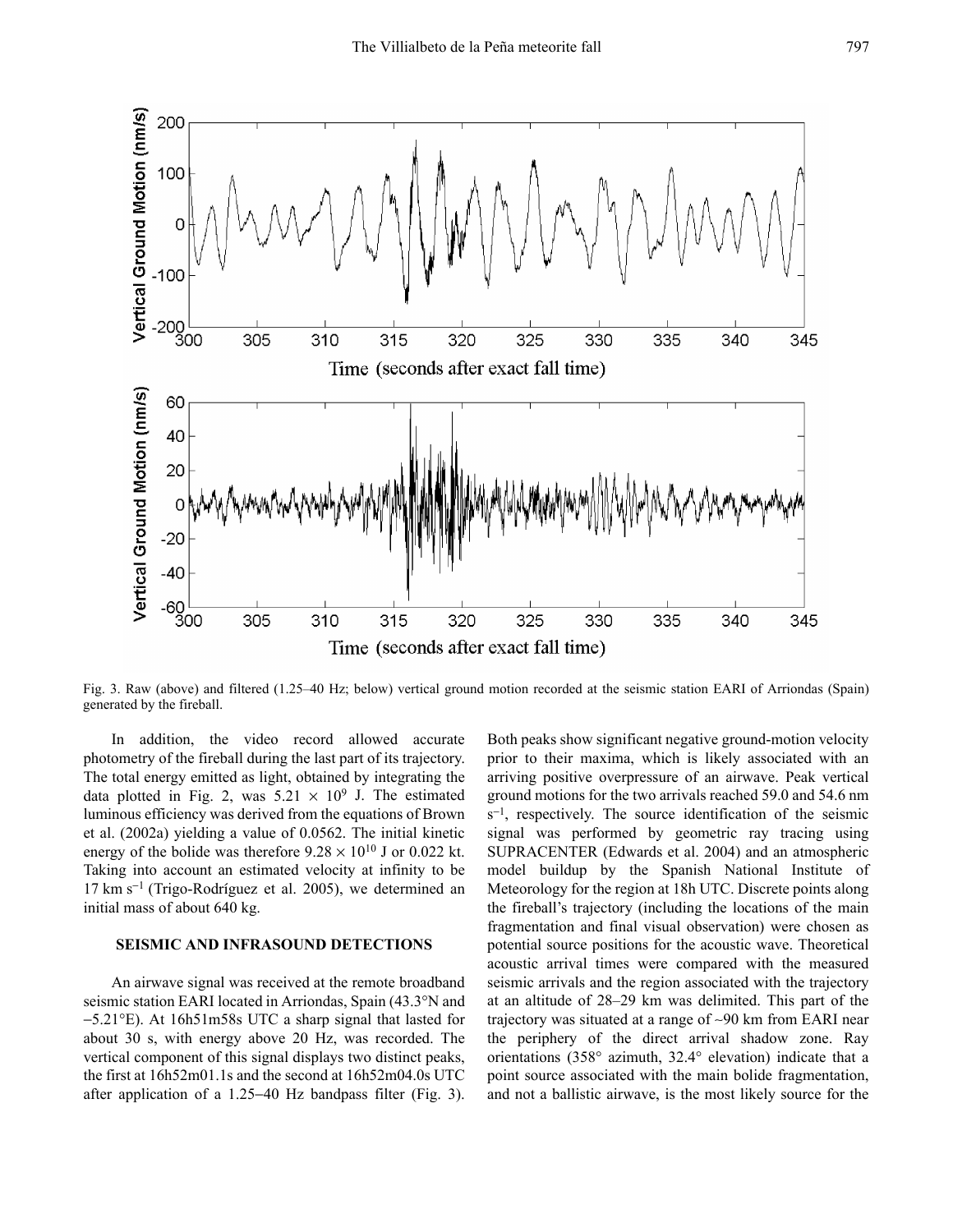### J. Llorca et al.



Fig. 4. Infrasound signal recorded at Flers microbarometer array (France): a) Raw channel FLNB; b) Raw channel BUTB; c) Phase-aligned and bandpass-filtered channels  $(0.2-5 \text{ Hz})$ . The approximate duration of the signal is shown as a black bar.

acoustic wave. An estimate for the initial energy of the bolide from seismic data was also performed using the equation of Brown et al. (2002b). Using the same values for seismic to acoustic efficiency, the same attenuation factor used during analysis of the Tagish Lake seismic recordings (Brown et al. 2002b), and the average vertical ground motion during the first peak observed at EARI (40.6 nm  $s^{-1}$ ) at a range of 90 km, we determined a value of 0.020 kt for the Villalbeto de la Peña bolide. This result is in excellent agreement with the photmetric data.

With the detection of a seismically-coupled airwave with an energy content below 20 Hz, we anticipated that some of the sub-acoustic sound could have been propagated to even greater ranges. Bolides have been shown to be a natural source of infrasound; detections by arrays of microbarometers have been well documented (e.g., Le Pichon et al. 2002; Brown et al. 2002c; Evers et al. 2003). In the case of the Villalbeto de la Peña bolide, a search for potential detections was made at several of the nearest infrasound arrays in Europe. Of these, Flers array in Normandy, France  $(48.76\text{°N}, 0.48\text{°W})$ , was the only one to show signs of a potential detection at an observational range of ~750 km. The signal, identified by a brief increase in cross-correlation, arrived at approximately 17h33m53s UTC and lasted for  $\sim$ 26 s with a maximum peak to peak amplitude of 0.47  $\pm$ 0.07 Pa and a period at maximum amplitude of  $2.3 \pm 0.3$  s with an integrated energy signal to noise ratio of  $11.8 \pm 0.5$ (Fig. 4). The signal would have been a strong downwind  $(48.3 \text{ m s}^{-1})$  observation according to the average modelled HWM stratospheric winds (Hedin et al. 1996) along the Villalbeto de la Peña to Flers propagation path. This may explain the significant frequency content of up to  $\sim$ 3 Hz as a result of stratospheric wave guide focusing due to high winds. Unfortunately, at the time of the anticipated arrival of the airwave, only two of the Flers array elements were operational; this made it impossible to determine the direction from which the signal originated as is commonly done using array element cross-correlation (Evers et al. 2001). However, if a trace velocity (apparent signal velocity across the array) of 0.350 km  $s^{-1}$  is assumed, typical of a stratospherically ducted wave, and the arrival azimuth is varied until the two channel wave forms become aligned in phase (Fig. 4), a back azimuth of  $201 \pm 10^{\circ}$  is found. This is consistent with the  $208^{\circ}$ back azimuth anticipated for a signal from Villalbeto de la Peña arriving at Flers. With this excellent back azimuth agreement coupled with signal properties (which are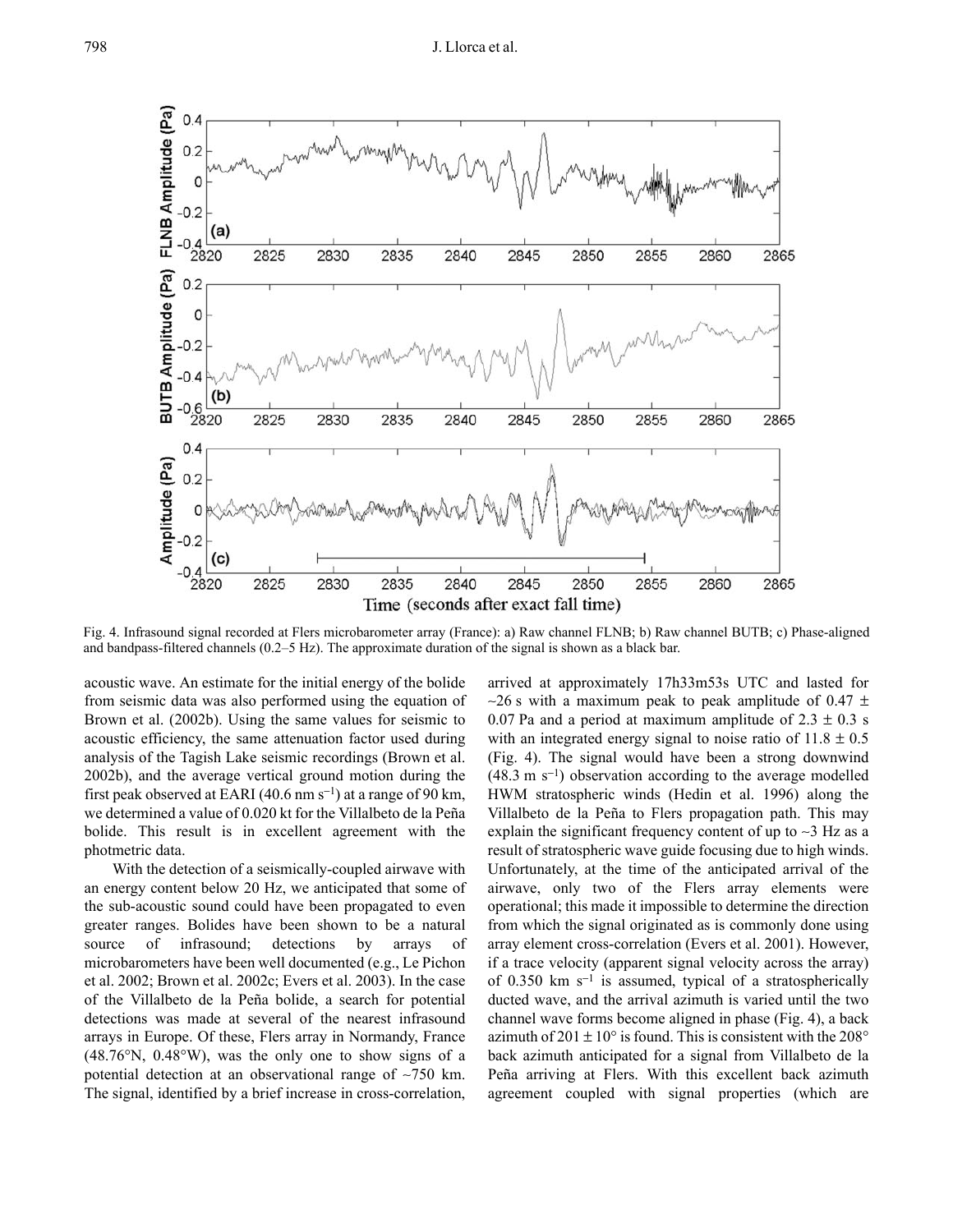|                   | Olivine           | Low-Ca pyroxene   | Plagioclase          | Chromite        |  |
|-------------------|-------------------|-------------------|----------------------|-----------------|--|
| Nr. of grains     | 10                | 5                 | 5                    | 6               |  |
| SiO <sub>2</sub>  | $37.9 \pm 0.3$    | $54.9 \pm 0.3$    | $65.6 \pm 0.7$       | $0.04 \pm 0.03$ |  |
| TiO <sub>2</sub>  | < 0.04            | $0.16 \pm 0.02$   | < 0.04               | $2.9 \pm 0.2$   |  |
| $Al_2O_3$         | 0.04              | $0.15 \pm 0.03$   | $23.4 \pm 0.1$       | $5.9 \pm 0.1$   |  |
| $Cr_2O_3$         | < 0.04            | $0.10 \pm 0.05$   | < 0.04               | $57.0 \pm 0.3$  |  |
| FeO               | $22.3 \pm 0.3$    | $13.7 \pm 0.2$    | $0.37 \pm 0.15$      | $30.8 \pm 0.4$  |  |
| MnO               | $0.46 \pm 0.03$   | $0.47 \pm 0.05$   | < 0.04               | $0.82 \pm 0.06$ |  |
| MgO               | $39.3 \pm 0.3$    | $29.5 \pm 0.1$    | < 0.04               | $2.6 \pm 0.2$   |  |
| CaO               | 0.04              | $0.84 \pm 0.09$   | $2.3 \pm 0.1$        | $0.04 \pm 0.01$ |  |
| Na <sub>2</sub> O | 0.04              | < 0.04            | $7.4 \pm 0.5$        | $0.05 \pm 0.02$ |  |
| $K_2O$            | 0.04              | < 0.04            | $1.2 \pm 0.3$        | $0.04 \pm 0.01$ |  |
| Total             | 100.1             | 99.8              | 100.3                | 100.2           |  |
| End-member        | Fa $24.2 \pm 0.2$ | Fs $20.4 \pm 0.1$ | $69.2 \pm 2.1$<br>Ab |                 |  |
|                   |                   | $W_0$ 16 + 02     | $73 + 17$<br>Or.     |                 |  |

Table 1. Mean compositions (wt%) of silicate phases and chromite.

consistent with a 0.021 kt bolide), we are confident that the signal observed at Flers likely had its source at the Villalbeto de la Peña bolide.

If this interpretation is correct, then the observed signal properties can be used with various empirical energy relations to estimate the bolide energy. One of these methods is the AFTAC period at maximum amplitude relation for yields <100 kt (ReVelle 1997) derived from ground based nuclear data. Using this relation, we find the energy to be  $0.085 \pm$ 0.037 kt for the Villalbeto de la Peña bolide. This estimate, a factor of four larger than the value obtained from photometric and seismic data, may be viewed as an extreme upper limit to the source energy since many effects (such as the presence of strong winds) may change the observed period (ReVelle 1976). Other methods, derived from previously observed bolide infrasound and optical satellite data, are the recent signal property relations of Edwards et al. (2005). Using these relations and the wind estimates discussed above, the bolide's source energy is estimated to be about 0.018 kt. Taking into account that there remains a fair amount of uncertainty in the regression parameters of the Edwards et al. (2005) relations, we find that the fireball energy obtained from infrasound data is in good agreement with both the luminous efficiency and seismic amplitude estimates.

# **METEORITE RECOVERY, PETROLOGY, CHEMICAL ANALYSIS, AND NOBLE GASES**

By the middle of January 2004, a preliminary estimate of the fireball atmospheric trajectory from all available observations (compiled by the Spanish Photographic Meteor Network) was successfully used to constrain the meteorite's impact area for the purpose of meteorite recovery tasks. The first specimen, covered with a shiny, black fusion crust, was found on January 11, 2004, near Villalbeto de la Peña in northern Palencia (Spain) by a local resident. In the following weeks our team carried out an intensive recovery campaign to collect all possible specimens and to determine their exact positions. Meteorite hunters also found specimens and removed them from the field. Due to the small slope of the atmospheric trajectory and numerous fragmentation events, the recovered specimens (4.6 kg total) were dispersed over a large impact area. The strewn field covered a sparselypopulated area of about  $20 \times 6$  km. The location and weight of each recovered specimen (32 pieces have been recovered to date) are summarized in Fig. 5. All of them have black fusion crusts; some possess double fusion crusts produced by different phases of ablation (Fig. 6).

The bulk density of the meteorite is  $3.42$  g cm<sup>-3</sup>, which is within the 3.40  $\pm$  0.15 g cm<sup>-3</sup> range for L6 chondrites (Wilkinson et al. 2000). Numerous shock veins are present. The meteorite contains ~2-3 vol% metallic Fe-Ni, occurring as kamacite (6.9 ± 0.5 wt% Ni,  $1.0 \pm 0.1$  wt% Co), taenite  $(37.6 \pm 1.9 \text{ wt\% Ni}, 0.3 \pm 0.05 \text{ wt\% Co}),$  and plessite. The composition of troilite is very homogeneous  $(63.3 \pm 0.2 \text{ wt})$ Fe,  $36.7 \pm 0.2$  wt% S). Electron microprobe analyses (Table 1) of the olivine (Fa  $24.2 \pm 0.2$  mol%) and low-Ca pyroxene (Fs  $20.3 \pm 0.2$ , Wo  $1.6 \pm 0.2$  mol%) are in the range of L-group chondrites (Fa 23.0-25.8, Fs 18.7-22.6; Rubin 1990; Gomes et al. 1980). Although the mean chromite composition differs somewhat from mean L-chondrite chromite, each of the oxide components are in the ranges for L4-6 chondrites (Bunch et al. 1967). The homogeneity of the mafic silicate compositions, the occurrence of 50-um-size plagioclase grains, (Fig. 7) and recrystallized texture (Fig. 8) indicate petrologic type 6. The occurrence of weak mosaicism and sets of planar fractures in the olivine grains indicates that the rock is of shock stage S4 (Stöffler et al. 1991). Plagioclase in Villalbeto de la Peña (Ab 69.2 Or 7.3) differs from the mean composition in equilibrated L chondrites (Ab 84.2 Or 5.6; van Schmus et al. 1968) in being depleted in Na<sub>2</sub>O and enriched in  $K_2O$ . This compositional difference could result from preferred shock volatilization of Na plagioclase (Rubin 1985).

The concentrations and isotopic compositions of He, Ne, and Ar were determined in two bulk samples (Table 2). The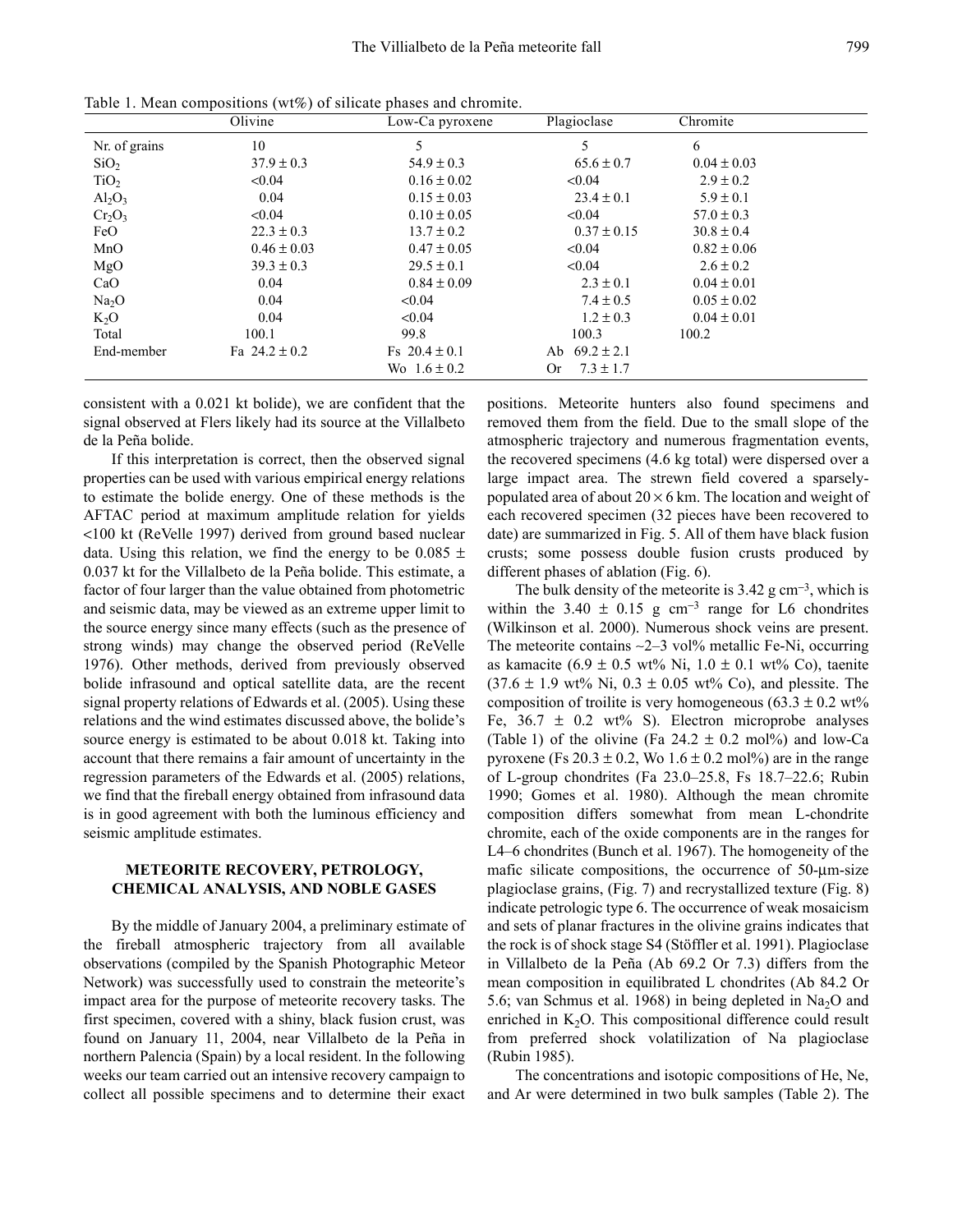

Fig. 5. Strewn field of the Villalbeto de la Peña meteorite fall showing the position of the recovered specimens. The area of the circles is proportional to the specimen weight: Numbers indicate weights for stones  $>100$  g.



Fig. 6. Images of several Villalbeto de la Peña meteorite specimens from the Museo Nacional de Ciencias Naturales of Madrid (host institution). The image on the bottom right shows a specimen with a double fusion crust, supporting the observation of multiple fragmentation events during the atmospheric flight.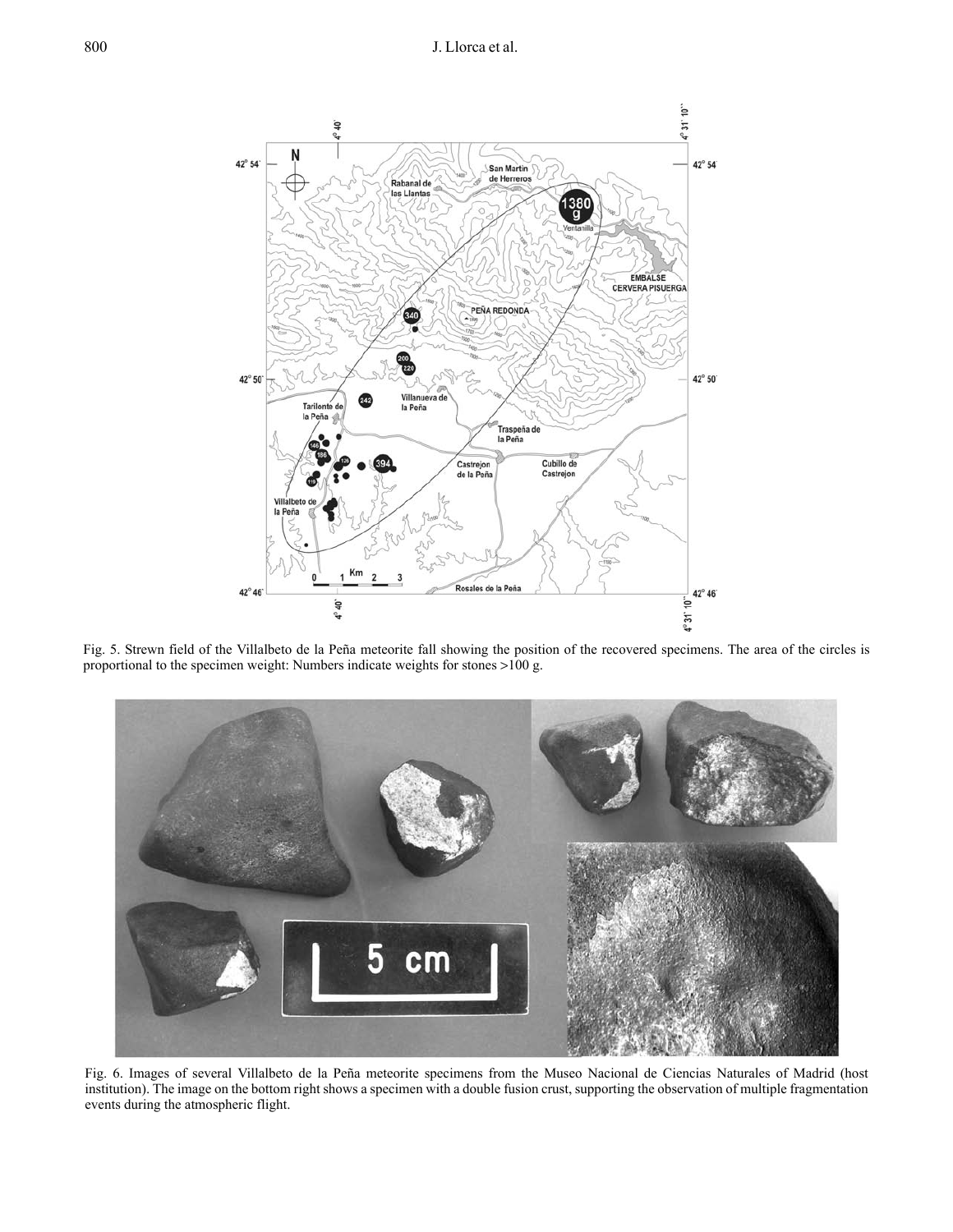

Fig. 7. Backscattered electron images of the Villalbeto de la Peña meteorite: a) Portion showing a recrystallized porphyritic olivine chondrule fragment. White grains are metallic Fe-Ni, troilite and chromite. b) Area outlined in Fig. 7a showing a plagioclase-rich melt (pl), numerous impact-induced fractures (black) and coarse grains of olivine (ol) and orthopyroxene (opx). c) Typical recrystallized region showing: kamacite (k), troilite (tr), chromite (cm) and merrillite (me). d) Recrystallized barred olivine chondrule with discontinuous olivine bars, intercalated orthopyroxene, and blebs of metallic Fe-Ni (white).

| Sample<br>weight $(mg)$ |              | $4\text{He}^{20}\text{Ne}^{40}\text{Ar}$ |              | 4He/3He         | $^{20}Ne/^{22}Ne$ | $^{22}Ne/^{21}Ne$ | $36Ar^{38}Ar$     | $^{40}$ Ar/ <sup>36</sup> Ar |
|-------------------------|--------------|------------------------------------------|--------------|-----------------|-------------------|-------------------|-------------------|------------------------------|
| 20.4                    | $530 + 20$   | $176 + 05$                               | $304 \pm 10$ | $6.44 \pm 0.08$ | $0.853 + 0.008$   | $0.69 + 0.005$    | $1145 + 0020$     | $97.2 \pm 2.0$               |
| 30.2                    | $570 \pm 20$ | 189+06                                   | $287 \pm 10$ | $648 + 008$     | $0.851 + 0.008$   | $1.059 + 0.005$   | $1199 + 0020$     | $88.7 \pm 2.0$               |
| Average                 | $550 \pm 20$ | $182 + 07$                               | $295 \pm 10$ | $6.46 \pm 0.08$ | $0.852 \pm 0.008$ | $1.059 \pm 0.005$ | $1.172 \pm 0.020$ | $93.0 \pm 5.0$               |

Table 2. Results of He, Ne, and Ar measurements (in  $10^{-8}$ cm<sup>3</sup>STP/g).

techniques and methods are described in Eugster et al. (1993). The concentration of cosmogenic, trapped, and radiogenic noble gases are given in Table 3. Based on the cosmogenic noble gas data and on the method proposed by Eugster (1988), an average cosmic-ray exposure (CRE) age of  $48 \pm 5$ Ma was obtained (Table 4). This is the duration that the original meteoroid spent in interplanetary space as a metersized object. There are  $\sim 10$  other L chondrites with a CRE age of about 48 Ma, but a major peak is around 40 Ma and a broad one around 28 Ma. According to Marti et al. (1992), a major collisional event ~40 Ma ago produced mainly chondrites of petrographic type L6. As expected, CRE ages obtained independently from <sup>3</sup>He, <sup>21</sup>Ne, and <sup>38</sup>Ar  $(T_3, T_{21},$ and  $T_{38}$  respectively; Table 4) show the characteristics of a fresh fall  $(T_3$  and  $T_{38}$  are not lower than  $T_{21}$ ). The <sup>40</sup>Ar content is low and corresponds to a K-Ar gas retention age of about 700 Ma. The low <sup>4</sup>He and <sup>40</sup>Ar contents indicate gas loss due to heating on the asteroid before ejection. During transfer from the asteroid to Earth, no heating and gas loss occurred, as shown by the normal <sup>3</sup>He CRE age. The cosmogenic <sup>22</sup>Ne/<sup>21</sup>Ne ratio of 1.05 is the same as that of the L6 chondrite Walters, which had a pre-atmospheric mass of  $>300$  kg (Eugster et al. 1993). The trapped  $36Ar$  content is typical for type 6 chondrites.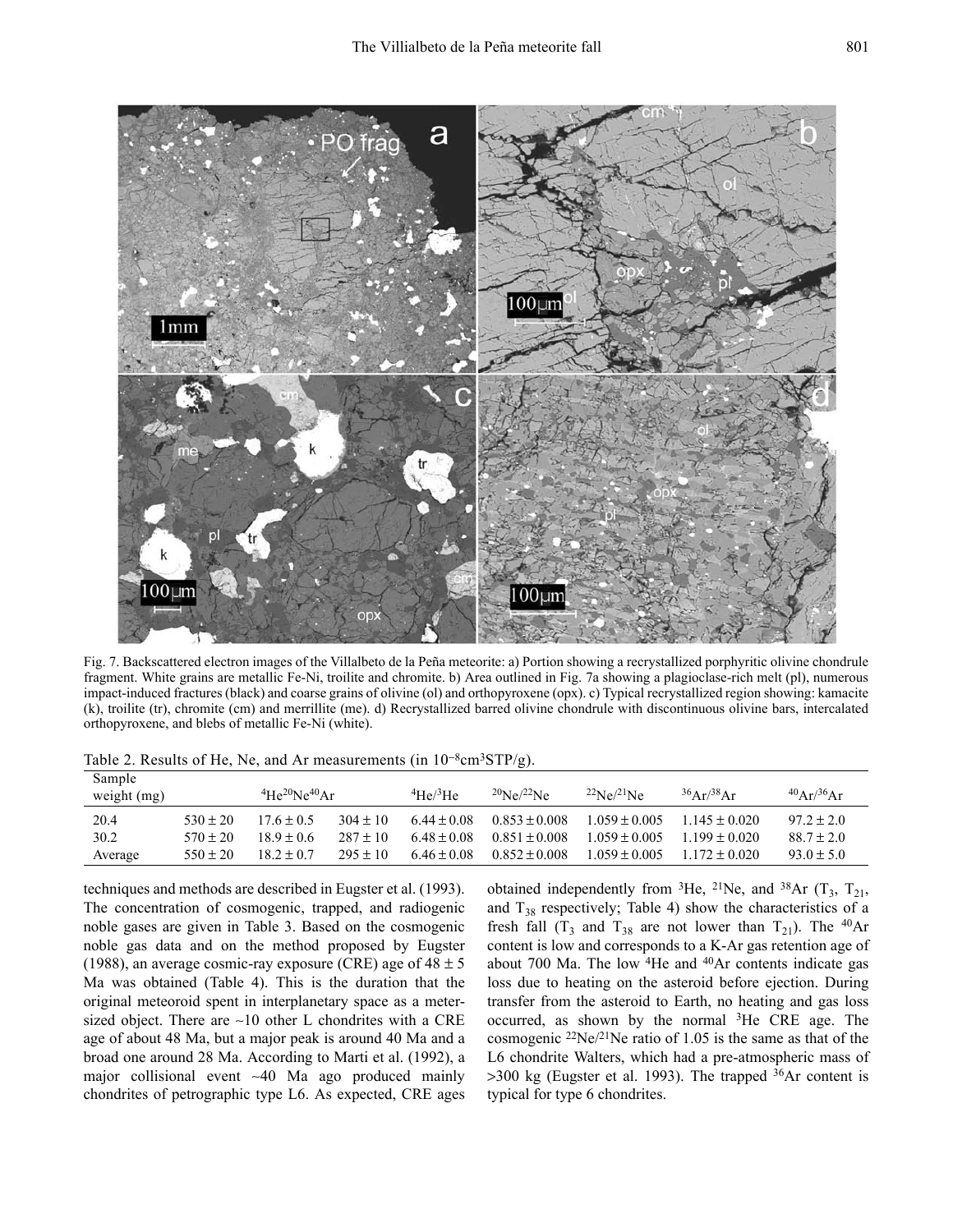

Fig. 8. Thin section photographs of Villalbeto de la Peña. (a) Reflected light image showing metal grains (white), troilite (light gray), and silicate (medium gray). (b) Transmitted light image of the same view showing the recrystallized texture.

|  |  |  |  |  |  |  | Table 3. Cosmogenic, trapped, and radiogenic components of He, Ne, and Ar <sup>a</sup> . |  |  |  |  |  |  |
|--|--|--|--|--|--|--|------------------------------------------------------------------------------------------|--|--|--|--|--|--|
|--|--|--|--|--|--|--|------------------------------------------------------------------------------------------|--|--|--|--|--|--|

| Cosmogenic                        |                                                                                                                                                                                                                                 |                         |                                       | Trapped                     |                      | Radiogenic    |                      |
|-----------------------------------|---------------------------------------------------------------------------------------------------------------------------------------------------------------------------------------------------------------------------------|-------------------------|---------------------------------------|-----------------------------|----------------------|---------------|----------------------|
| <sup>3</sup> He<br>$85.1 \pm 4.0$ | $^{21}Ne$<br>$20.2 \pm 0.3$                                                                                                                                                                                                     | 38Ar<br>$2.41 \pm 0.20$ | $^{22}Ne/^{21}Ne$<br>$0.05 \pm 0.006$ | $^{20}$ Ne<br>$1.2 \pm 0.7$ | 36Ar<br>$.6 \pm 0.2$ | $4$ He<br><40 | 40Ar<br>$295 \pm 10$ |
|                                   | $\sim$ . The contract of the contract of the contract of the contract of the contract of the contract of the contract of the contract of the contract of the contract of the contract of the contract of the contract of the co |                         |                                       |                             |                      |               |                      |

<sup>a</sup> Assumptions: <sup>4</sup>He<sub>tr</sub>=0, (<sup>4</sup>He<sup>/3</sup>He<sub>)</sub><sub>c</sub> = 6.2 (Welten et al. 2003); (<sup>20</sup>Ne/<sup>22</sup>Ne)<sub>tr</sub> = 8.4; (<sup>22</sup>Ne/<sup>21</sup>Ne)<sub>tr</sub> = 0.035 (Tang et al. 1988); (<sup>20</sup>Ne/<sup>22</sup>Ne)<sub>c</sub> = 0.80; (<sup>36</sup>Ar/<sup>38</sup>Ar)<sub>c</sub> =  $0.65$ ,  $({}^{36}Ar/{}^{38}Ar)_{tr} = 5.32$ ,  $({}^{40}Ar/{}^{38}Ar)_{c} = 0.2$ . Concentrations in  $10^{-8}cm<sup>3</sup> STP/g$ .

Table 4. Production rates (in  $10^{-8}$ cm<sup>3</sup> STP/g) and CRE ages (in Ma).

|              | --                                    |                  | $\sim$                                                           | --                                                       | $\sim$ | <b>CONT</b><br>$-av$          |
|--------------|---------------------------------------|------------------|------------------------------------------------------------------|----------------------------------------------------------|--------|-------------------------------|
| 638<br>0.160 | 0.045<br>$\cdot$ $ -$<br>$\mathbf{1}$ | 0.0050<br>0.0504 | $\sim$ 0 + $\sim$<br>$\sigma$ .<br>$\overline{\phantom{a}}$<br>÷ | 44<br>.<br>$\mathsf{v} \cdot \mathsf{v}$<br>. <u>. .</u> |        | ДX<br>$10.1 -$<br>$\sim\cdot$ |

## **COSMOGENIC RADIONUCLIDES**

Two bulk samples of the Villalbeto de la Peña meteorite were analyzed shortly after the fall by means of nondestructive gamma spectrometry using a high-purity Ge detector. The techniques and methods are described in Laubenstein et al. (2004). The measured activity concentrations for cosmogenic radionuclides are summarized in Table 5. The presence of the short-lived radionuclide  $48V$  (t<sub>1/2</sub>-16 days) clearly indicates freshly fallen samples. Only <sup>26</sup>Al lives long enough to ensure that the variation of the galactic cosmic-ray fluxes are averaged out. Therefore, the other shorter lived nuclides were normalized in their concentrations to the ones of the target elements from which they were produced. We assumed an average L-chondrite composition (Jarosewich 1990). Comparing these normalized concentrations with model calculations for cosmogenic production rates in stony meteorites (Leya et al. 2000), we deduced that for  $^{26}$ Al,  $^{57}$ Co and  $^{54}$ Mn, the maximal possible productions rates were reached in both samples. This leads to the conclusion that they were in the central positions of a meteoroid with a radius between 30 and 50 cm. Also, the measured normalized concentration of <sup>44</sup>Ti gives a radius of about 40 cm (with a large uncertainty) (Michel et al. 1998). According to Eberhardt et al. (1963) and Alexeev et al.  $(2001)$ , <sup>60</sup>Co is the most sensitive depth indicator; in our case it fixes the pre-atmospheric radius between 35 and 40 cm  $(610 \text{ kg to } 910 \text{ kg})$ , in good agreement with photometric and seismic data.

The concentrations of the natural radionuclide <sup>232</sup>Th of  $(61 \pm 7 \times 10^{-9} \text{ g/g}$  (small sample) and  $(42 \pm 2) \times 10^{-9} \text{ g/g}$ (large sample) are consistent with the average content of chondrites  $(42 \times 10^{-9} \text{ g/g})$  (Alexeev et al. 2001). The measured concentrations of K<sub>nat</sub> of  $(1020 \pm 70) \times 10^{-6}$  g/g and  $(1000 \pm 70) \times 10^{-6}$  g/g for the small and large sample, respectively, are also in very good agreement with the assumed average concentration (913  $\times$  10<sup>-6</sup> g/g). All of the analyzed radionuclides show concentrations close to the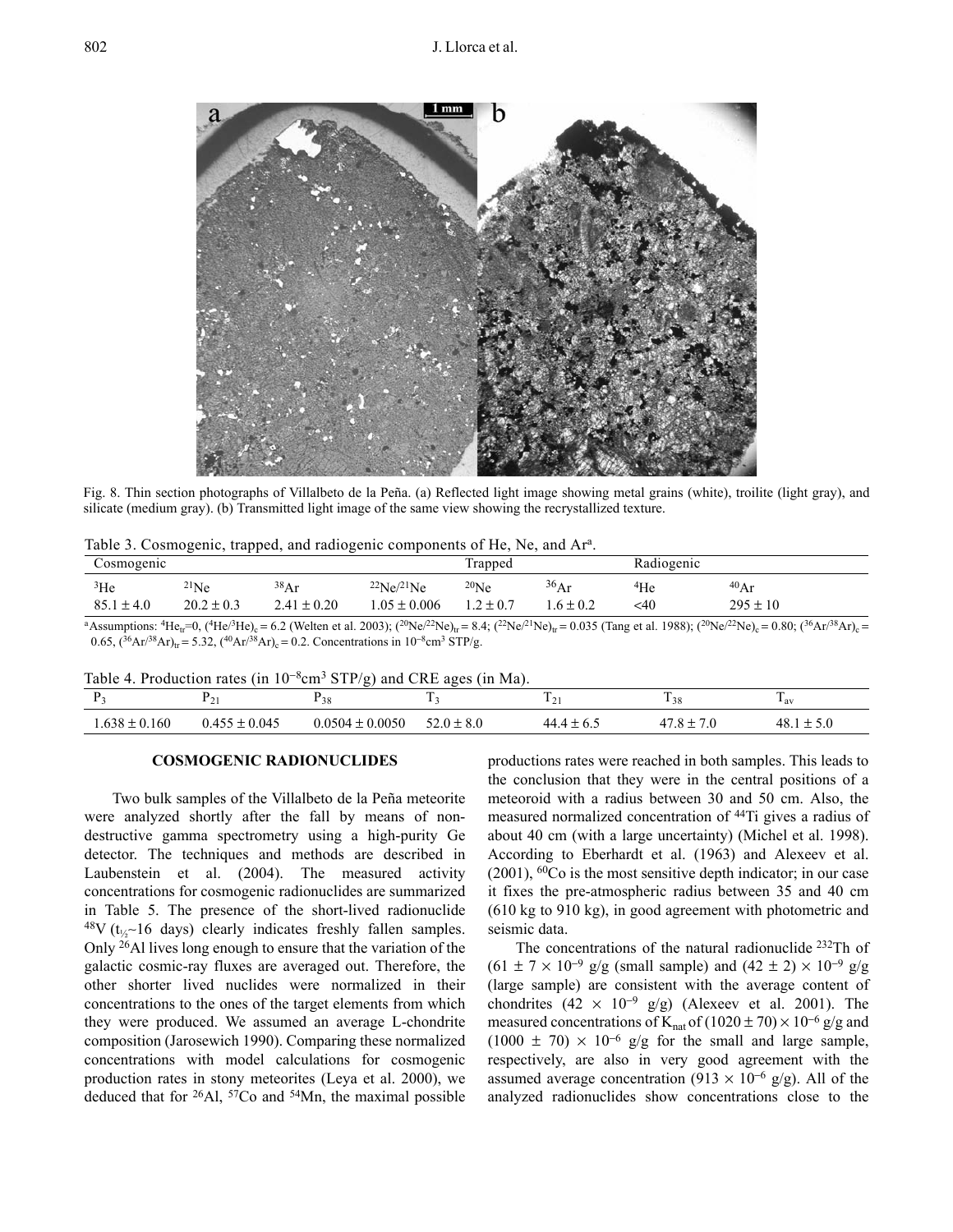803

| radionuclides. |               |                                      |
|----------------|---------------|--------------------------------------|
|                |               | Activity concentrations $(dpm/kg)^a$ |
| Nuclide        | 38.1 g sample | 119.1 g sample                       |
| 7Be            | $123 \pm 15$  | $102 \pm 12$                         |
| $^{22}Na$      | $265 \pm 8$   | $255 \pm 6$                          |
| 26A1           | $76 \pm 32$   | $80 \pm 2$                           |
| 44Ti           | $1.6 \pm 0.7$ | $1.3 \pm 0.5$                        |
| $46$ Sc        | $8.8 \pm 1.0$ | $8.7 \pm 0.8$                        |
| 48V            | $16 \pm 3$    | $16 \pm 4$                           |
| 51Cr           | $110 \pm 19$  | $72 \pm 20$                          |
| 54Mn           | $126 \pm 3$   | $130 \pm 2$                          |
| 56Co           | $4.8 \pm 0.9$ | $5.5 \pm 0.6$                        |

Table 5 Activity concentrations of cosmogenic

 $79 \pm 3$ <sup>a</sup>The reported errors are expanded uncertainties with  $k = 1$ .

 $17.4 \pm 1.0$ 

 $17.2 \pm 1.8$ 

 $15.8 \pm 0.9$ 

 $13.2 \pm 1.3$ 

 $71 \pm 2$ 

 $57<sub>Co</sub>$ 

 $58<sub>Co</sub>$ 

 $60<sub>Co</sub>$ 

average except for  $22$ Na, which shows a peculiarly high value—almost three times the maximum expected value for ordinary chondrites (Bhandari et al. 1993). This is very difficult to explain because  $^{22}$ Na and  $^{26}$ Al are normally assumed to vary similarly with shielding, and in this case the <sup>26</sup>Al value behaves regularly but the <sup>22</sup>Na is far off of the average. Possible explanations could be either a break-up episode shortly before entering the atmosphere that could influence the radionuclide concentration (Evans et al. 1982), or an uncertainty in the cross sections for the production of <sup>22</sup>Na from its mother products Si, Al, and Mg (Sisterson et al. 2004).

#### **CONCLUSIONS**

The Villalbeto de la Peña meteorite is an L6 (S4) chondrite with a CRE age of  $48 \pm 5$  Ma and a K-Ar gas retention age of about 700 Ma. Based on the analysis of luminosity, seismic, and infrasound data, the initial preatmospheric mass of Villalbeto de la Peña was  $\sim$ 760 ± 150 kg. This value corresponds to a body of about 0.8 m in diameter (assuming a bulk density of 3.4  $g \text{ cm}^{-3}$ ), and it is completely consistent with the deduced meteoroid size from <sup>60</sup>Co activity. The main fragmentation of the meteoroid occurred at a height of  $28 \pm 0.2$  km and released an amount of energy equivalent to  $\sim 0.02$  kt. Meteorite fragments were scattered in a strewn field of about 95 km<sup>2</sup>.

Acknowledgments–We thank Bartolomé Orfila and Juan Guerra of the Instituto Nacional de Meteorología for providing atmospheric profiles, Emilio Carreño of the Red Sismológica Española for providing seismic data, and Alexis Le Pichon for providing data and valuable discussions about the Flers infrasound station. Yuri Vinogradov of the Russian Academy of Sciences provided infrasonic data from the Apatity array. We also thank José V. Casado, Saúl Blanco, Ricardo Chao, Stanislaus Erbrink, Martín Fernández, Virgilio

Correcher, José L. Allende, Abel Tarilonte, and additional volunteers of the Asociación Leonesa de Astronomía and the Agrupación Astronómica Palentina for their participation in the recovery tasks. We are indebted to Luis A. Fernández, Carmen Blanco, and Televisión Española for providing us with the original video. Pablo Santos and José A. Quesada are acknowledged for their assistance in the early part of this investigation. We also acknowledge the data provided by Rainer Bartoschewitz, Jürgen Neu, Pierre M. Pele, Steffen Jacobsen, Thomas Grau, and other anonymous finders about the weight and location of specimens collected by them. Financial support from MEC AYA2004-20101-E is acknowledged. J. Llorca is also grateful to MCYT and DURSI (Generalitat de Catalunya). J. M. Trigo-Rodrígez thanks the Spanish State Secretary of Education and Universities for a postdoctoral grant. J. L. Ortiz is grateful to AYA-2002-00382.

Editorial Handling-Dr. Walter Huebner

#### **REFERENCES**

- Alexeev V. A., Goron V. D., and Usnitova G. K. 2001. The Kunya-Urgench and some other fresh-fallen chondrites: Cosmogenic radionuclides (abstract #1024). 32nd Lunar and Planetary Science Conference. CD-ROM.
- Bandhari N., Mathew K. J., Rao M. N., Herpers U., Bremer K., Vogt S., Wolfli W., Hofmann H. J., Michel R., Bodemann R., and Lange H.-J. 1993. Depth and size dependence of cosmogenic nuclide production rates in stony meteoroids. Geochimica et Cosmochimica Acta 57:2361-2375
- Brown P. G., Spalding R. E., ReVelle D. O., Tagliaferri E., and Worden S. P. 2002a. The flux of small near-Earth objects colliding with the Earth. Nature 420:294-296.
- Brown P. G., ReVelle D. O., Tagliaferri E., and Hildebrand A. R. 2002b. An entry model for the Tagish Lake fireball using seismic, satellite, and infrasound records. Meteoritics & Planetary Science 37:661-675.
- Brown P. G., Whitaker R. W., ReVelle D. O., and Tagliaferri E. 2002c. Multi-station infrasonic observations of two large bolides: Signal interpretation and implications for monitoring of atmospheric explosions. Geophysical Research Letters 29, doi:10.1029/ 2001GL013778.
- Bunch T. E., Keil K., and Snetsinger K. G. 1967. Chromite composition in relation to chemistry and texture of ordinary chondrites. Geochimica et Cosmochimica Acta 31:1569-1582.
- Eberhardt P., Geiss J., and Lutz H. 1963. Neutrons in meteorites. In Earth science and meteoritics, edited by Geiss J. and Goldberg E. D. Amsterdam: North Holland Publishing Company. pp. 143-168.
- Edwards W. N. and Hildebrand A. R. 2004. SUPRACENTER: Locating fireball terminal bursts in the atmosphere using seismic arrivals. Meteoritics & Planetary Science 39:1449-1460.
- Edwards W. N., Brown P. G., and ReVelle D. O. Forthcoming. Bolide energy estimates from infrasonic measurements. Earth, Moon and Planets.
- Eugster O. 1988. Cosmic-ray production rates for He-3, Ne-21, Ar-38, Kr-83, and Xe-126 in chondrites based on Kr-81/Kr exposure ages. Geochimica et Cosmochimica Acta 52:1649-1662.
- Eugster O., Michel Th., Niedermann S., Wang D., and Yi W. 1993. The record of cosmogenic, radiogenic, fissiogenic, and trapped